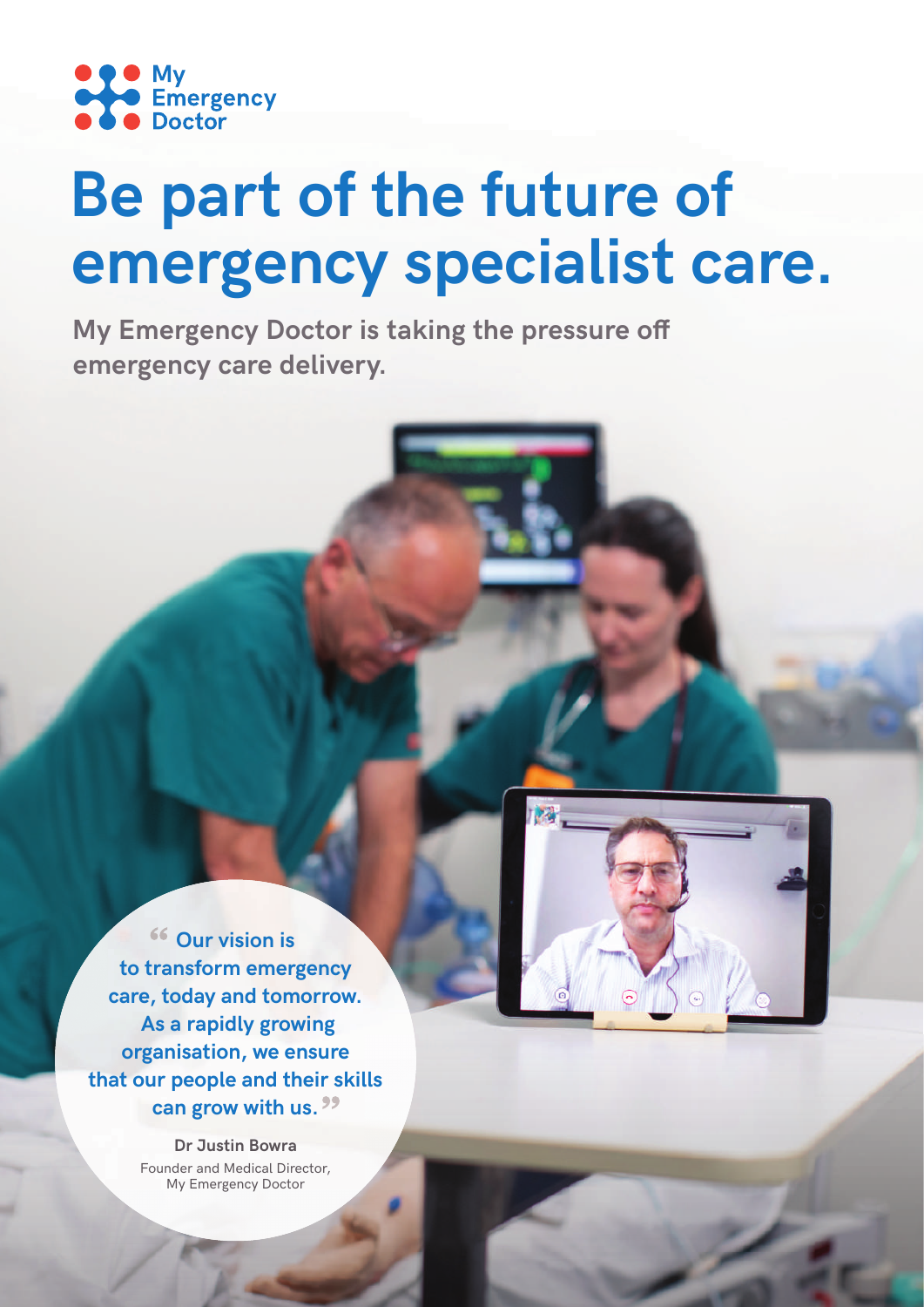## **If you're interested in applying your emergency specialist skills in a new**  and flexible way, talk to us.

**Across the country, Australians are turning to**  hospitals and ambulance services as a first port of **call for acute medical conditions. Limited staff and overwhelming workloads, combined with an ageing population make telemedicine a logical way of meeting patients' needs, alleviating pressure on hospitals, and ultimately lowering the cost of care.**

My Emergency Doctor is Australia's leading emergency telemedicine service redefining emergency medical care. We are Australia's first telemedicine service led by FACEMs.

Established in 2016, our FACEMs have managed over 150,000 calls for emergency care, anytime and from anywhere.

Hospitals, urgent care centres and ambulance services call on us as specialists in acute care to help manage overflow, when they are at capacity, or when advice is needed for a patient who becomes acutely unwell, often after hours.

We partner with rural and remote healthcare services, and with Primary Health Networks to ensure Australians have access to an emergency specialist whenever they call, and wherever they are.



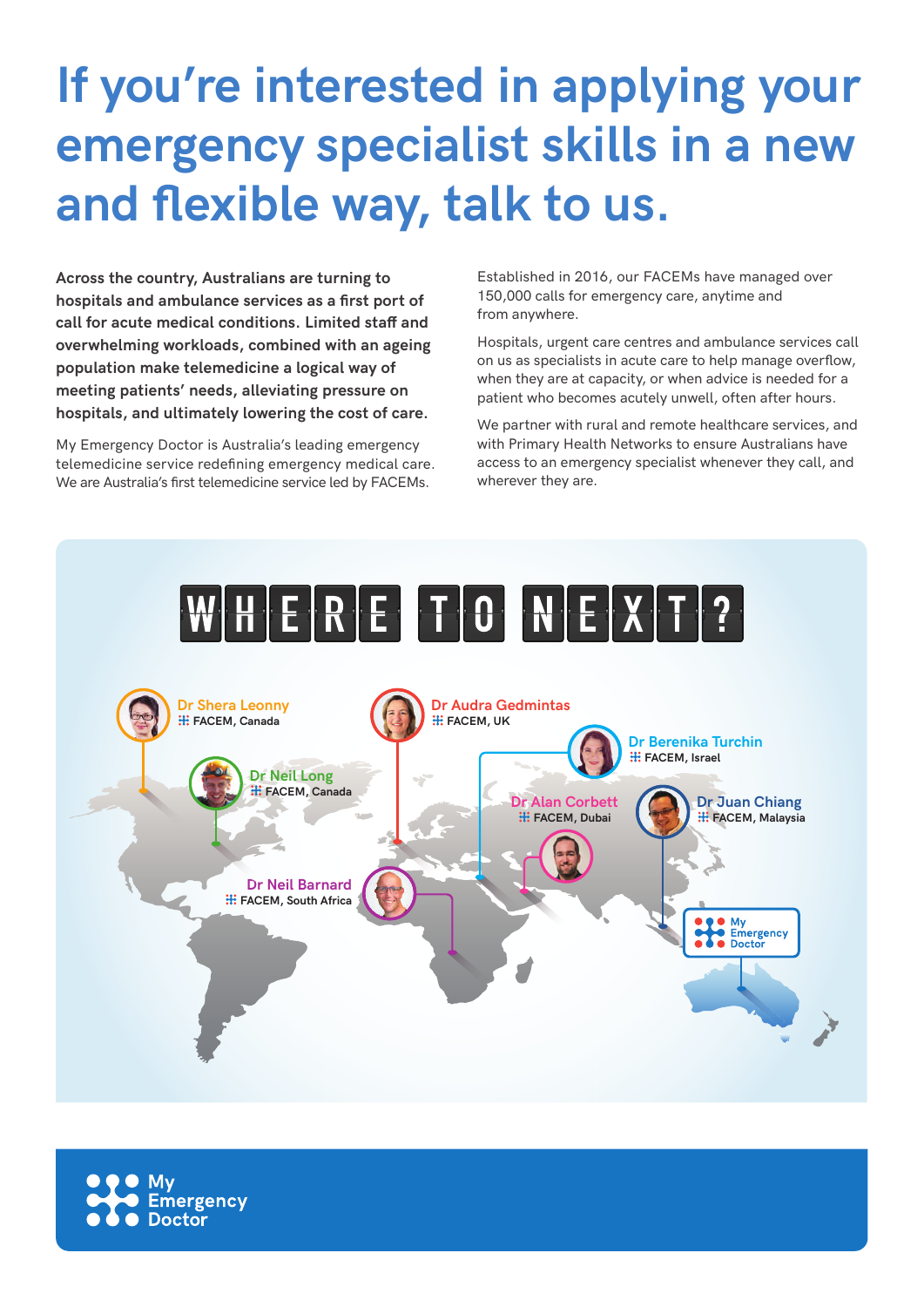

 **Established in 2016, our FACEMs have managed over** 



 **for emergency care in Australia, anytime and from anywhere in the world.**

#### **What you can expect from us**

We will provide you with the training and support you need to become a successful telehealth clinician in order to deliver the best outcomes for patients, their families and healthcare services.

Our reward to you includes a generous, above market-rate remuneration package. We also provide opportunities to complete activities that contribute to CPD.

#### **What we ask of you**

We recruit FACEMs with a minimum of one year experience and reward those who can commit to a minimum of one regular 4-hour shift per week, and be part of our on-call roster.

### **Where to next? Be part of our International FACEM Mobility Program.**

We are also looking for FACEMs based overseas or intending to do so, to help us cover our overnight roster.

Talk to us if you are looking for a family-friendly career break, or seeking the opportunity to earn whilst living overseas. Work daylight hours in the country you are in to support Australian patient care during their nights. Be part of an International team of FACEMs transforming emergency care in Australia.



**People don't want to visit an emergency department, but are often afraid of what could be wrong. We can help answer those questions by connecting within minutes.**

**Dr Sue Ieraci** FACEM



**Taking the leap to practice using telemedicine has shown that we provide the same valuable service as if we were there in person.**

**Dr Catherine Kizana** FACEM

**For more information or to register your interest, visit: myemergencydr.com/careers**

Emergency **Doctor**